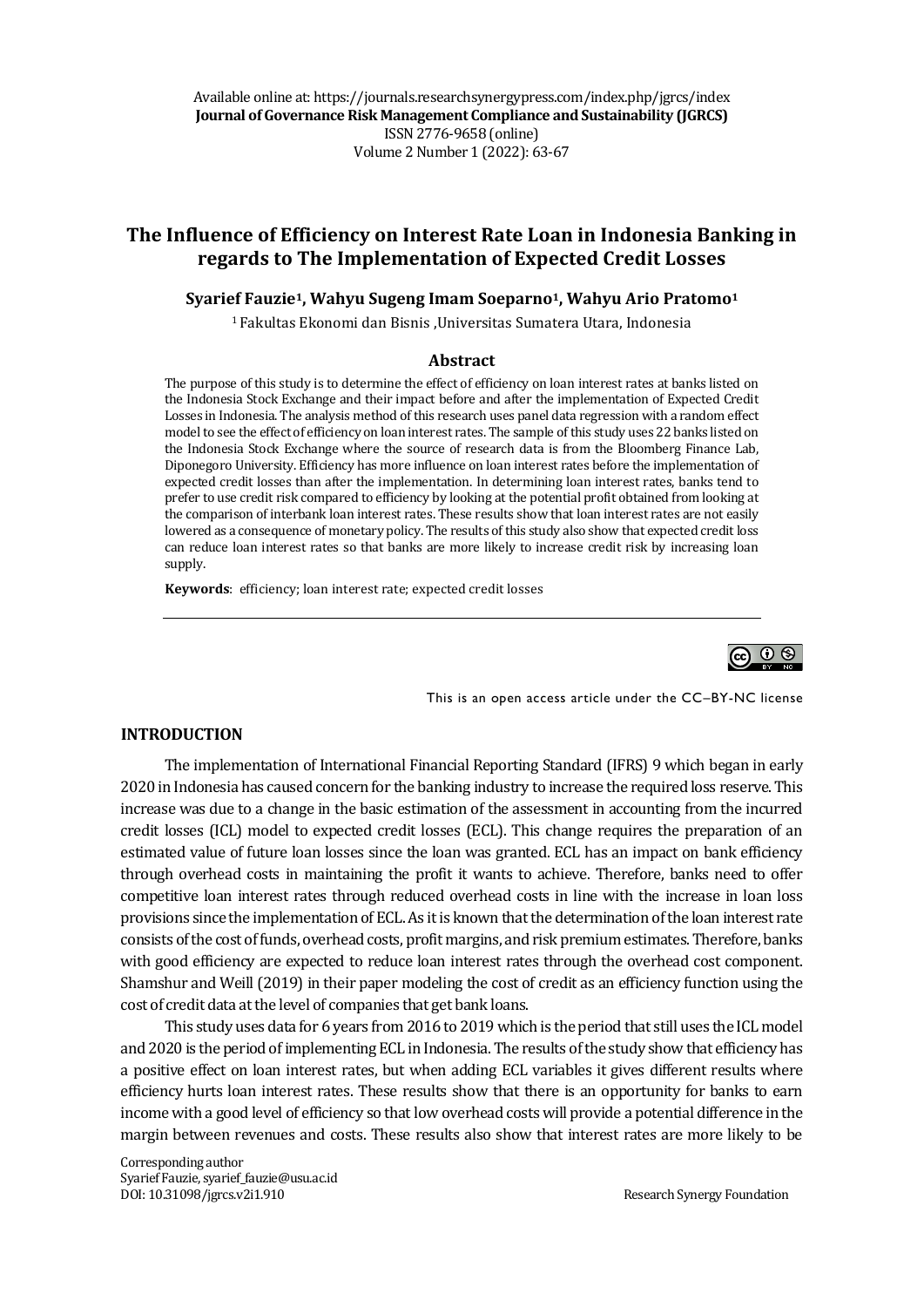determined from market prices by looking at profit opportunities from low costs in setting interest rates. Furthermore, when ECL is applied, banks are more likely to maintain profit by considering loan loss provisions.

This paper is described in sections consisting of 1) introduction which explains the background of the research; 2) a literature review that explains the theory and previous research that is used as a reference; 3) research methods that discuss the sample and the analytical tools used; 4) finding and discussion explaining the results found from the analysis that has been done; 5) a conclusion that gives a conclusion from the findings and discussions that have been discussed previously; and limitations and further research which explains the limitations of research data and further research developed from this research.

# **LITERATURE REVIEW**

There have been many studies that examine banking efficiency using either the stochastic frontier model or by using data envelopment analysis, but not many papers have been done to explore the impact of banking efficiency. Some examples of papers to examine the effect of efficiency on other variables such as its effect on finance (Berger and DeYoung, 1997). In addition, there are also studies to examine the impact of efficiency on economic growth (Lucchetti, Papi and B, 2001) and on the transmission of monetary policy (Havranek, Irsova and Lesanovska, 2016). Furthermore, the paper focuses more on the effect of efficiency on the cost of credit borne by companies that get bank credit (Shamshur and Weill, 2019).

This study departs from the existence of four hypotheses from Berger and Young (1997), namely 1) Bad luck hypothesis explains that higher costs arise after non-performing loans occur; 2) Bad management hypothesis explains that low efficiency measures indicate a signal of inexperienced management practice; 3) Skimping hypothesis explains the level of assurance and control affect cost efficiency and; 4) Moral hazard explains the increase in risk behavior because there are other parties who bear it. Four hypotheses from Berger and Young (1997) explain that management makes efforts to cover low efficiency and high asset risk by increasing loan interest rates. However, management still considers the conditions of bank competition. So the market power hypothesis explains that high competition leads to low loan interest rates (Cetorelli, 2004; Claessens and Laeven, 2004; Fungáčová, Shamshur and Weill, 2017). Offer lower loan interest rates to offer larger loans. In contrast, the information hypothesis states that competition causes high loan interest rates to suppress supply (Fungáčová, Shamshur and Weill, 2017).

Banks with high capital and efficiency tend to limit loan allocations to avoid increasing credit risk, whereas banks with low capital and efficiency tend to increase lending to increase credit risk. The reason for banks that have high capital and efficiency is to limit the allocation of funds due to reserves of future profits. On the other hand, banks that have low capital and efficiency will try to maximize their income by increasing loans (Ozili, 2019). In addition, banks have the opportunity to overestimate the loan loss provision when credit risk is low and vice versa, banks try to lower the loan loss provision when credit risk is high (Laeven and Majnoni, 2003; El Sood, 2012; Agénor and Zilberman, 2015; Ozili and Outa , 2017). Furthermore, banks that always have low capital usually have debtor risk information so that they have a loan loss provision and low loan interest rates (Zheng et al., 2019). Based on this, this paper uses the application of ECL as a dummy variable to see if its effect can strengthen or weaken the effect of efficiency on bank loan interest rates.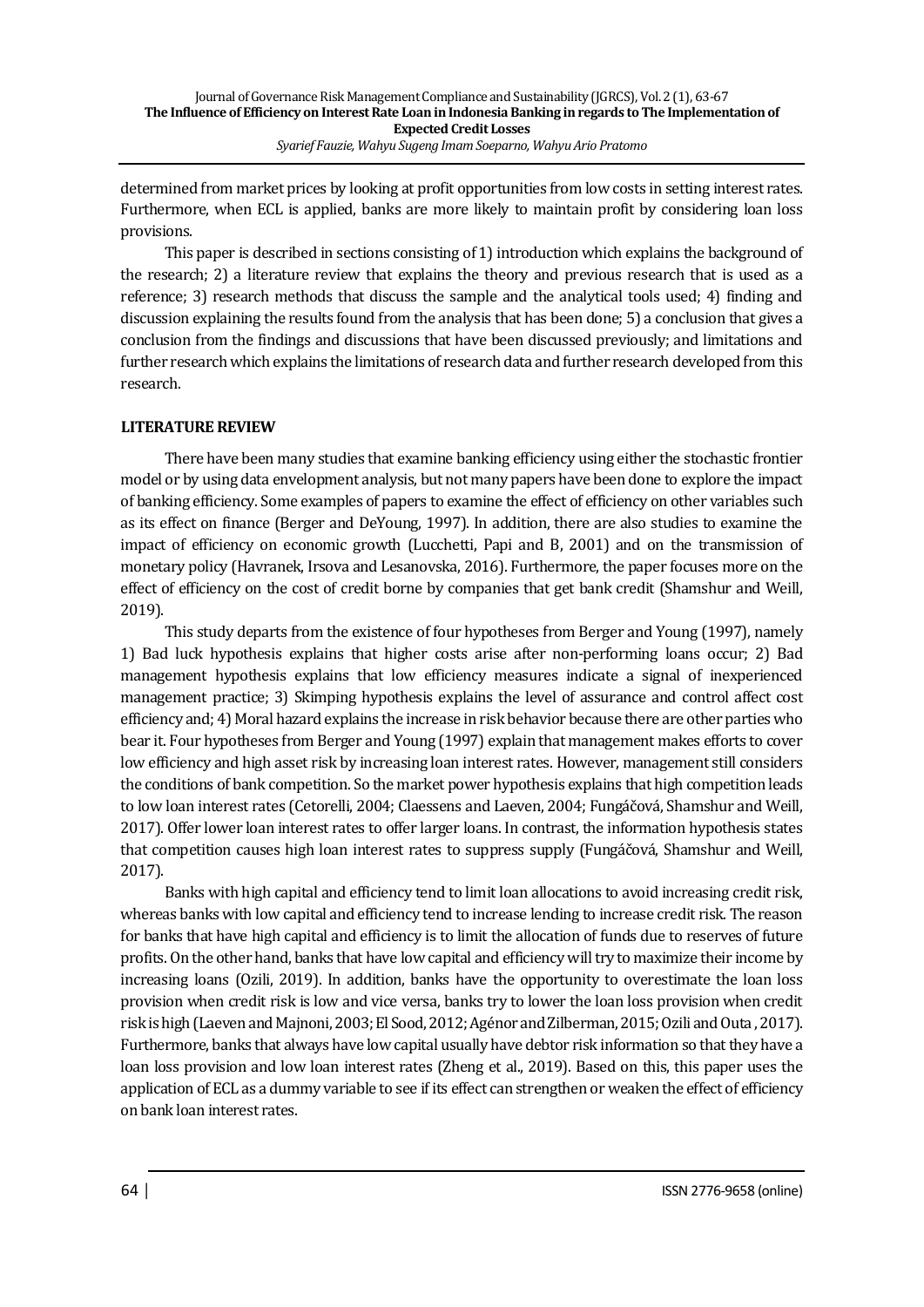This study takes a study similar to that of Shamsur and Will (2019) but uses the independent variable of bank loan interest rates where Shamsur and Weill (2017) uses the company's cost of credit. This study uses Expected Credit Losses to see the impact on the relationship between efficiency and bank loan interest rates in Indonesia.

## **RESEARCH METHOD**

The study used a sample of 23 banks whose research data was taken from the Bloomberg Finance Lab at Diponegoro University. The sample selection used the purposive sample method from the criteria for the use of data in this study. This study uses panel data regression analysis with a random effect model. The selection of the model is based on the results of the Hausman test carried out. The variables used in this study are loan interest rates as the dependent variable, cost efficiency as an independent variable and credit risk, capital adequacy ratio, private credit, and size as a control variable. Besides aiming to analyze the effect of efficiency on loan interest rates, this study also analyzes how efficiency affects loan interest rates in the period before and after the implementation of ECL. The ECL variable used in this study uses a dummy variable which shows the difference between periods before the application of ECL with a value of 0 and after the application of ECL with a value of 1. Therefore, this study uses 3 regression models to answer this hypothesis. The regression model was used to analyze the effect of efficiency and control variables on credit interest rates. In analyzing the effect of efficiency and control variables on loan interest rates, it is formulated as follows:

$$
Int\_Ioan_{i,t} = \alpha + \beta_1 Efficiency_{i,t} + \beta_2 Credit\_Risk_{i,t} + \beta_3 Private\_Credit_{i,t} + \beta_4 CAR_{i,t} + \beta_5 Size_{i,t} + e_{i,t}
$$
\n(1)

Further regression analysis to see the effect of efficiency and control variables on credit interest rates by including ECL in the regression model is formulated as follows:

$$
Int\_Ioan_{i,t} = \alpha + \beta_1 Efficiency_{i,t} + \beta_2 Credit\_Risk_{i,t} + \beta_3 Private\_Credit_{i,t} + \beta_4 CAR_{i,t} + \beta_5 Size_{i,t} + \beta_6 ECL_{i,t} + e_{i,t}
$$
\n(2)

In looking at the effect of ECL in moderating the relationship between efficiency and loan interest rates, it is formulated as follows

:Int<sub>1</sub> *London*<sub>i,t</sub> = 
$$
\alpha + \beta_1 Ef
$$
 *ficiency*<sub>i,t</sub> +  $\beta_2 C$  *redit*<sub>i,t</sub> +  $\beta_3 P$  *rivate*<sub>i,t</sub> +  $\beta_4 C A R_{i,t}$  +  
\n $\beta_5 Size_{i,t} + \beta_6 E CL_{i,t} + \beta_7 (Efficiency * ECL) + \beta_8 (Credit\_Risk * ECL) + \beta_9 (CAR * ECL) + e_{i,t}$   
\n(3)

Operational definitions for the variables used in the regression model above are as follows:

| <b>Variable</b>    | Acronym    | <b>Definition</b>                                                                          |
|--------------------|------------|--------------------------------------------------------------------------------------------|
| Loan interest rate | Int_Loan   | Interest income to the total<br>loan. Source: Bloomberg                                    |
| Cost efficiency    | Efficiency | Cost efficiency score from the<br>stochastic frontier analysis.<br>Source: Own computation |

| Table 1. Variable Operational Definition |  |
|------------------------------------------|--|
|------------------------------------------|--|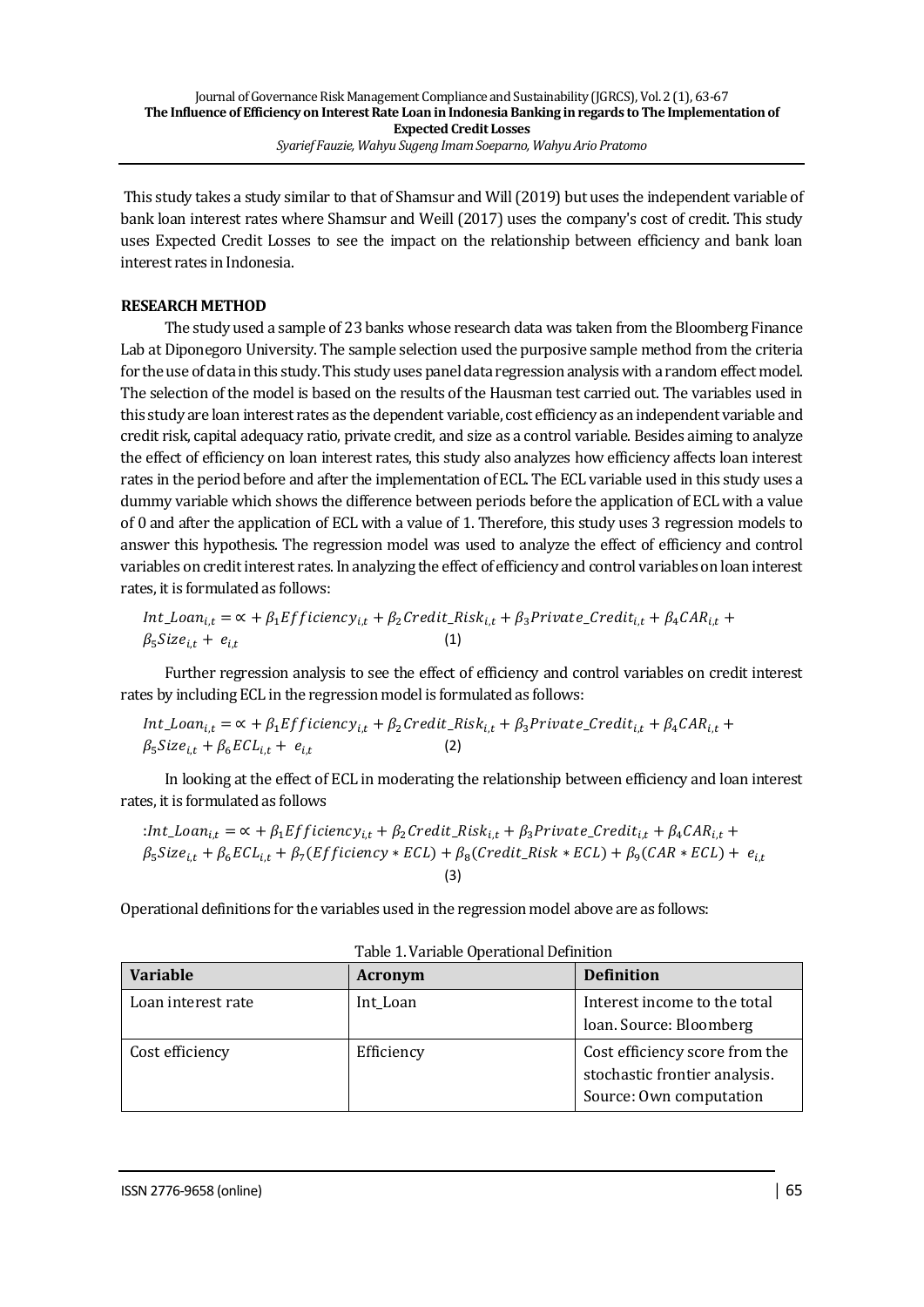#### Journal of Governance Risk Management Compliance and Sustainability (JGRCS), Vol. 2 (1), 63-67 **The Influence of Efficiency on Interest Rate Loan in Indonesia Banking in regards to The Implementation of Expected Credit Losses** *Syarief Fauzie, Wahyu Sugeng Imam Soeparno, Wahyu Ario Pratomo*

| Credit risk            | Credit Risk    | Loan loss reserve to total      |  |
|------------------------|----------------|---------------------------------|--|
|                        |                | loan. Source: Bloomberg         |  |
| Capital adequacy ratio | CAR.           | Total tier 1 and tier 2 capital |  |
|                        |                | to risk-weight assets. Source:  |  |
|                        |                | Bloomberg                       |  |
| Private credit         | Private Credit | Total loan to other banks to    |  |
|                        |                | total assets. Source:           |  |
|                        |                | Bloomberg                       |  |
| Size                   | <b>Size</b>    | Log (total asset). Source: Own  |  |
|                        |                | computation                     |  |

### **FINDINGS AND DISCUSSION**

This study uses panel data regression analysis with a random effect model. The determination of the random effect model is based on the Hausman test, where the results of the Hausman test show the Chi-Square Statistics value of 3.2298 with a probability of 0.6646.

|                   |                                 | Dependent Variable: Loan Interest |                              |  |
|-------------------|---------------------------------|-----------------------------------|------------------------------|--|
|                   | The Impact<br><b>Efficiency</b> | The Impact ECL                    | The Impact<br>Efficiency*ECL |  |
| Efficiency        | $0.041927***$                   | $0.028518**$                      | $0.027197*$                  |  |
| Credit Risk       | $0.000583***$                   | $0.001100***$                     | $0.001542***$                |  |
| <b>CAR</b>        | $-0.068805***$                  | $-0.056190***$                    | $-0.058011***$               |  |
| Private Credit    | 0.008159                        | 0.003884                          | 0.007888                     |  |
| Size              | $-0.007552***$                  | $-0.007423***$                    | $-0.007197***$               |  |
| ECL               |                                 | $-0.00410***$                     | $-0,008094$                  |  |
| Efficiency X ECL  |                                 |                                   | 0.006615                     |  |
| Credit_Risk X ECL |                                 |                                   | $-0.001340***$               |  |
| CAR X ECL         |                                 |                                   | 0.017476                     |  |

\*, \*\*, \*\*\* show significance at the 10%, 5% and 1% levels

The results in the table above have a significant effect on the efficiency of loan interest rates but the significant effect is reduced when the dummy variable, namely ECL, is included in the regression model. The results of this study are not consistent with the results of the research of Shamshur and Weill (2019) which states that high efficiency provides lower credit costs. The results of this study show high efficiency in increasing loan interest rates. These results indicate that banks maintain interest rates or increase interest rates based on the potential benefits of competitive interbank lending rates. According to the hypothesis of Berger and Young that credit risk increases loan interest rates. However, low efficiency does not increase loan interest rates. These results indicate that low efficiency does not reduce lending rates, but banks maintain high lending rates. Banks maintain high loan interest rates because other banks also offer the same loan interest rates. So that the bank can have higher profit potential. Therefore, the bank